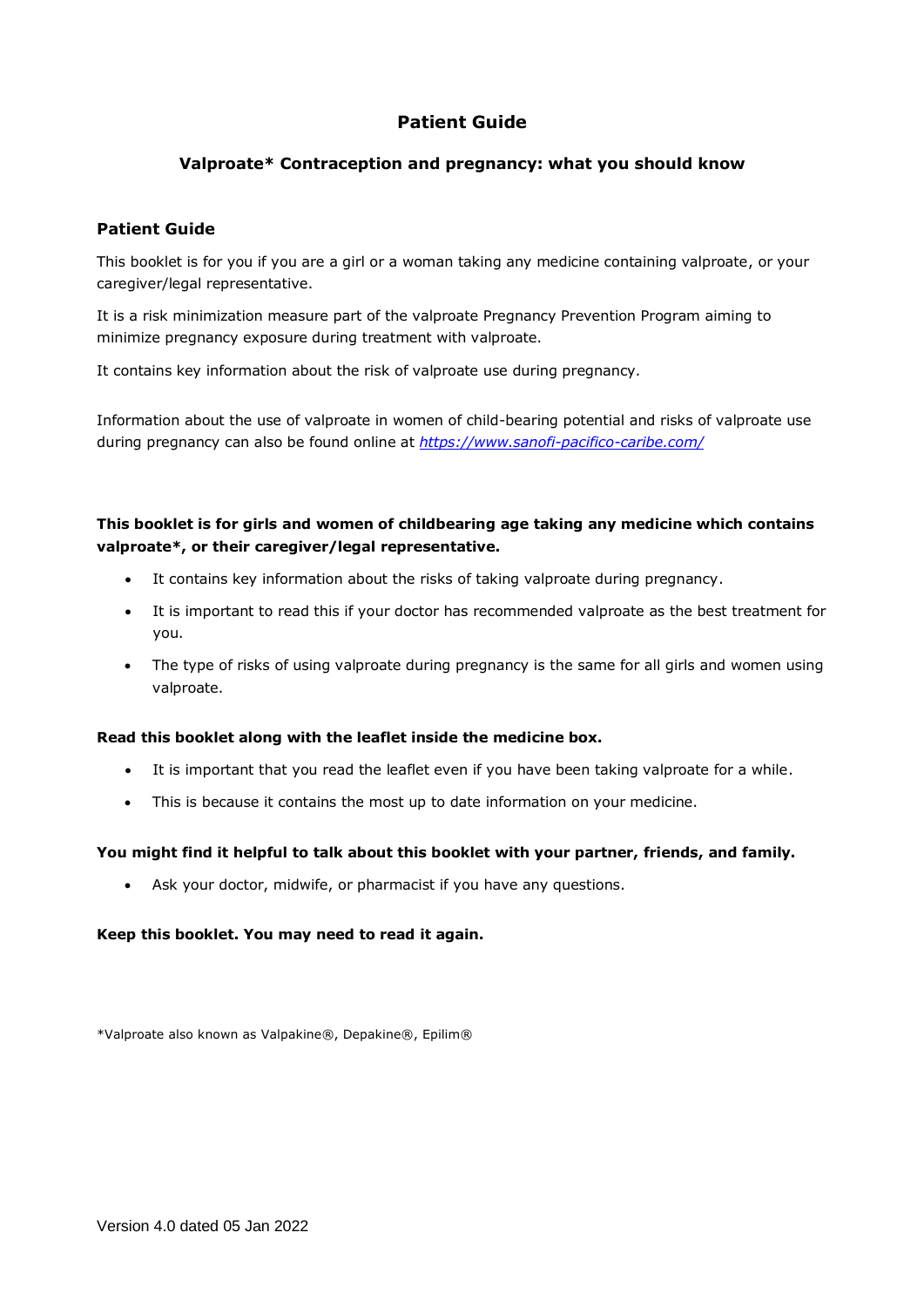# **CONTENTS**

- 1. Key information to remember
- 2. Contraception for female adolescents and women who are able to become pregnant
- 3. What are the risks of taking valproate\* during pregnancy?
- 4. Birth defects
- 5. Physical and mental development problems
- 6. What does this mean for me?
	- I am starting treatment with valproate
	- I am taking valproate and not planning a family
	- I am taking valproate and planning a family
	- I am taking valproate and I have become pregnant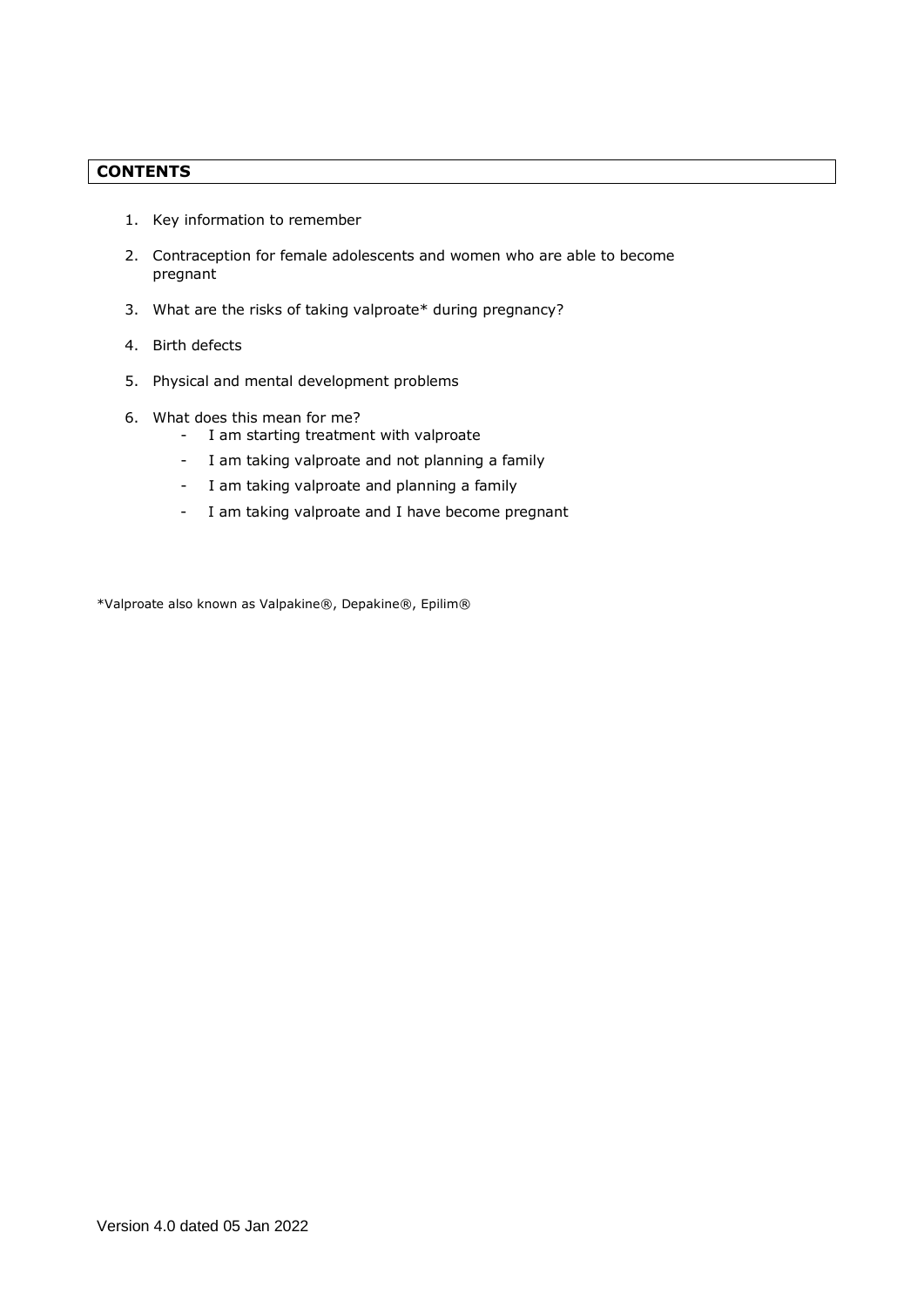# **1- KEY INFORMATION TO REMEMBER**

- Valproate\* is an effective medicine for epilepsy and bipolar disorder.
- Valproate should only be taken by women or girls unless nothing else works. This is because valproate can seriously harm an unborn child when taken during pregnancy. Whatever your illness, never stop taking valproate unless your doctor tells you to do so.
- Always use effective contraception when taking valproate
	- Use contraception for the whole time you are taking valproate
	- Do not stop using the contraception at any time

Your doctor will recommend effective contraception for you. This is to stop you having an unplanned pregnancy.

- Schedule an urgent appointment with your doctor if you think you are pregnant.
- Consult your doctor promptly if you are thinking about having a baby and do not stop using contraception until you have done so.
- Never stop taking valproate unless your doctor tells you because your illness may become worse.
- Remember to visit your specialist regularly- at least annually.
- During this visit both yourself and your doctor will discuss and sign a Risk Acknowledgement Form to ensure you are well aware of and understand the risks of valproate use during pregnancy.

\*Valproate also known as Valpakine®, Depakine®, Epilim®

# **2. CONTRACEPTION FOR FEMALE ADOLESCENTS AND WOMEN WHO ARE ABLE TO BECOME PREGNANT**

### **Why do I need to use contraception?**

Always use effective contraception when taking valproate\*:

- Use contraception for the whole time you are taking valproate
- Do not stop using the contraception at any time

Your doctor will recommend effective contraception for you.

This is to stop you having an unplanned pregnancy.

### **What type of contraception should I use?**

Please discuss with your doctor the best method of contraception for you.

Please refer to your doctor, gynaecologist/obstetrician, or midwife for complete counselling.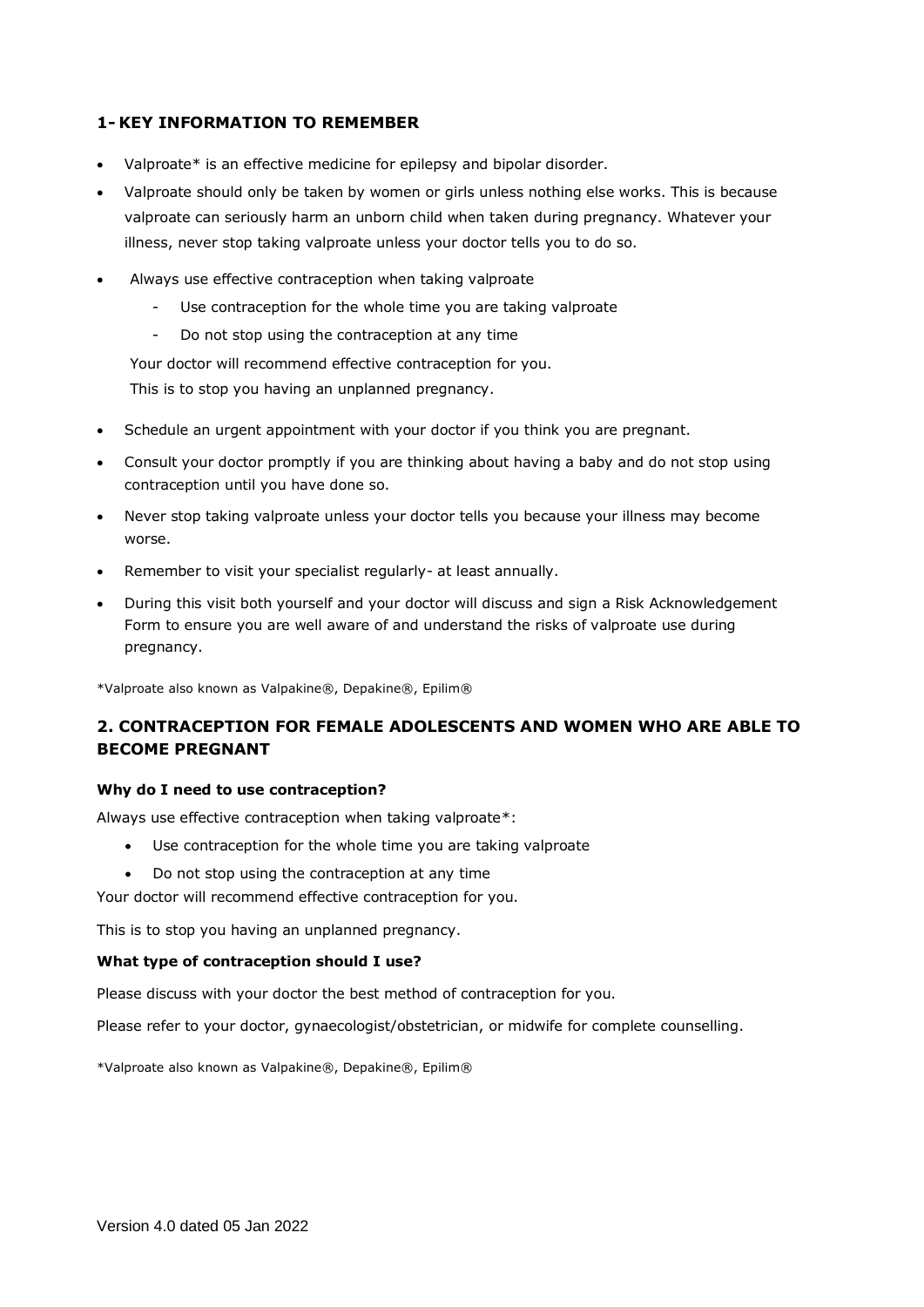# **3. WHAT ARE THE RISKS OF TAKING VALPROATE\* DURING PREGNANCY?**

### **Risks to your unborn child**

If you take valproate when you are pregnant it can seriously harm your unborn child.

- The risks are higher with valproate than with other medicines for epilepsy or bipolar disorder
- The risks are present even with smaller doses of valproate the higher the dose the higher the risks but all doses carry a risk, including when valproate is used in combination with other medicines to treat epilepsy or bipolar disorder.

#### **How could my child be harmed?**

Taking valproate whilst pregnant can harm your child in two ways:

- Birth defects when the child is born
- Physical and mental development problems of the child as he or she grows after birth.

### **4. BIRTH DEFECTS**

### **Taking valproate during pregnancy can cause serious birth defects.**

In women in the general population:

• 2 to 3 babies in every 100 will have a birth defect.

In women who take valproate while pregnant:

• Around 11 babies in every 100 will have a birth defect.

#### **What type of birth defects can happen?**

- The most frequently reported:
	- Spina bifida where the bones of the spine do not develop properly.
	- Face and skull malformations including 'cleft lip' and 'cleft palate'. This is where the upper lip or and bones in the face are split.
	- Malformations of the limbs, heart, kidney, urinary tract and sexual organs, and multiple associated malformations affecting several organs and parts of the body.
	- Those birth defects may result in disabilities which may be severe
- Hearing problems or deafness.
- Eye malformations in association with other congenital malformations. These eye malformations may affect vision.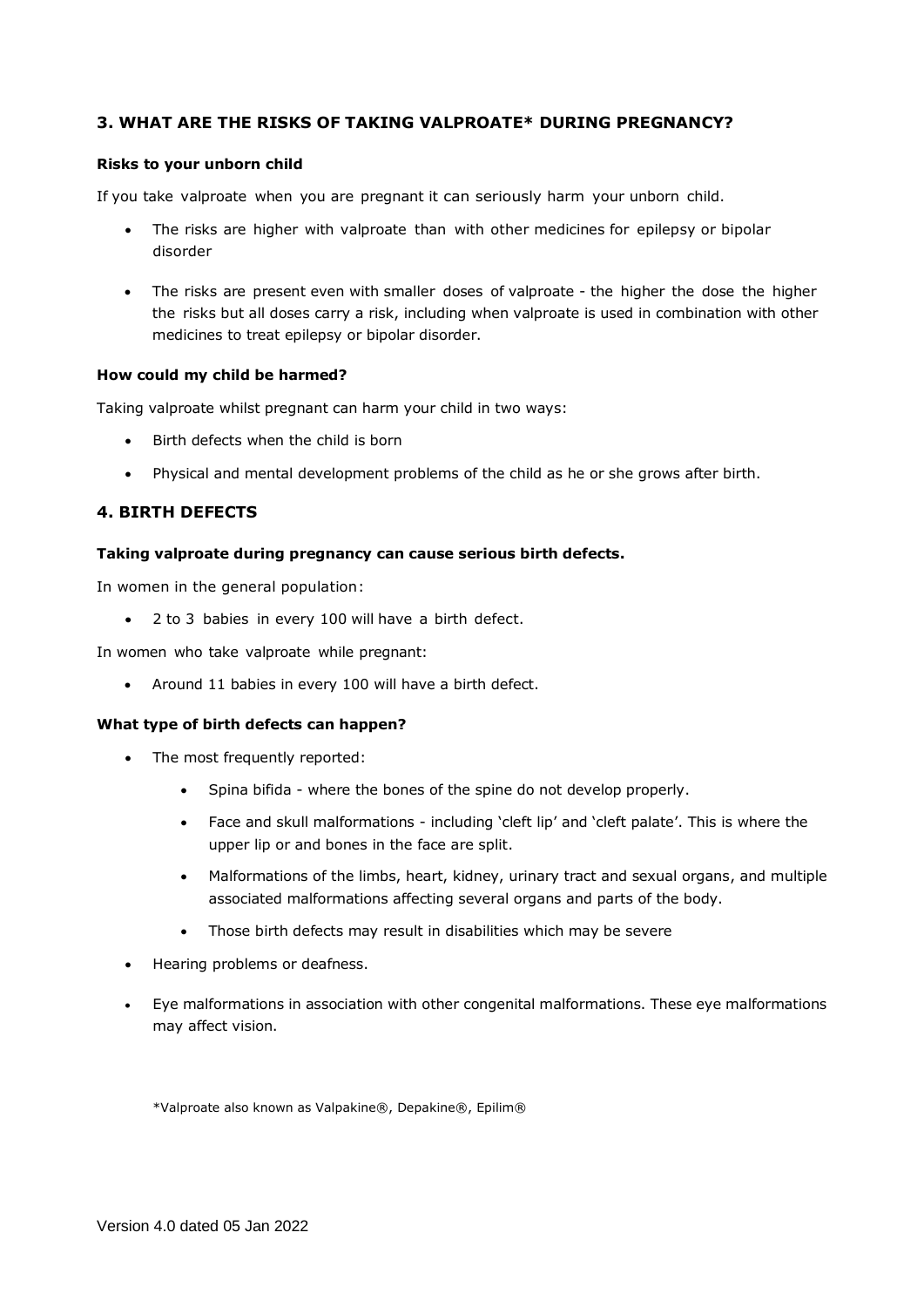## **5. PHYSICAL AND MENTAL DEVELOPMENT PROBLEMS**

### **Taking valproate\* while pregnant could affect your child's development as they grow up.**

In women who take valproate while pregnant:

• Up to 30 to 40 children in every 100 may have problems with development.

The long-term effects are not known.

The following effects on development could be observed:

- Being late in learning to walk and talk.
- Lower intelligence than other children of the same age.
- Poor speech and language skills.
- Memory problems.

Children of mothers who take valproate in pregnancy are more likely to have autism or autistic spectrum problems and are at increasing risk of developing Attention Deficit and/or Hyperactivity Disorder.

\*Valproate also known as Valpakine®, Depakine®, Epilim®

## **6. WHAT DOES THIS MEAN FOR ME?**

Please choose and read the situations which apply to you from the situations described below:

- I am starting treatment with valproate\*.
- I am taking valproate\* and not planning a family.
- I am taking valproate\* and planning a family.
- I am taking valproate\* and I have become pregnant.

\*Valproate also known as Valpakine®, Depakine®, Epilim®

## **I am starting treatment with valproate\***

# **Your doctor will explain you why they feel valproate is the right medicine for you and tell you about all the known risks:**

- If you are **too young to become pregnant:**
	- Your doctor should only treat you with valproate if nothing else works.
	- It is important that you and your parents/caregiver know about these risks of valproate when used during pregnancy. This is so you know what to do when you are old enough to have children.
	- You or your parents/caregivers should contact the specialist once you experience menarche during valproate use.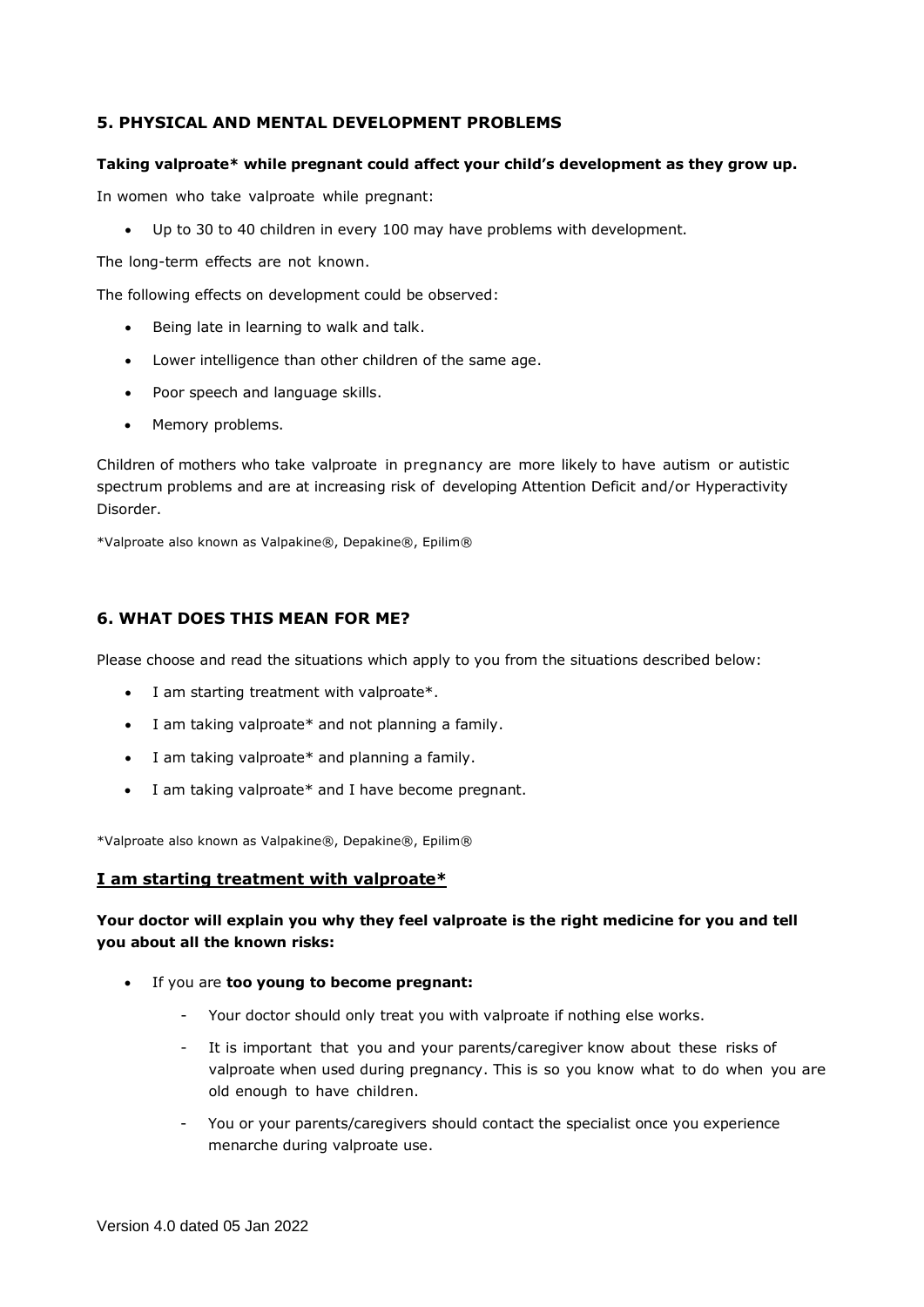- If you are already **old enough to become pregnant:**
	- Your doctor should only treat you with valproate if you are not pregnant and you are using contraception.
	- Your doctor will ask you to perform a pregnancy test before starting valproate, or thereafter if needed. This is to make sure you are not pregnant.
	- Always use effective contraception when taking valproate:
		- Use contraception for the whole time you are taking valproate
		- Do not stop using the contraception at any time.

Your doctor will recommend effective contraception for you.

This is to make sure you do not become pregnant.

- You will need to review your treatment with your doctor regularly, (at least each year).
- At this initial visit your doctor will ask you to read and sign an Annual Risk Acknowledgement Form: this is to make sure you are well aware and have understood all the risks related to the use of valproate during pregnancy and recommendations to avoid you may become pregnant while taking valproate.
- If you decide **you want to start a family**, talk to your doctor about this as soon as possible
	- Do not stop valproate or using contraception until you have been able to discuss this with your doctor.
	- You need to talk to your doctor about the risks for your baby's health while keeping your illness under control.
	- You and your doctor should agree on what to do with your treatment before you start trying for a baby.

\*Valproate also known as Valpakine®, Depakine®, Epilim®

# **I am taking valproate\* and not planning a family**

Always use effective contraception if you are taking valproate and do not plan to have a baby.

- Use contraception for the whole time you are taking valproate
- Do not stop using the contraception at any time.

Talk to your doctor or gynaecologist/obstetrician or midwife/professional at the family planning clinic if you need advice on the method of contraception.

Consult your doctor at once if you think you are pregnant.

Never stop taking valproate until you have discussed this with your doctor even in case you have become pregnant as it can be dangerous for you and your baby.

You will need to review your treatment with your doctor regularly, (at least each year).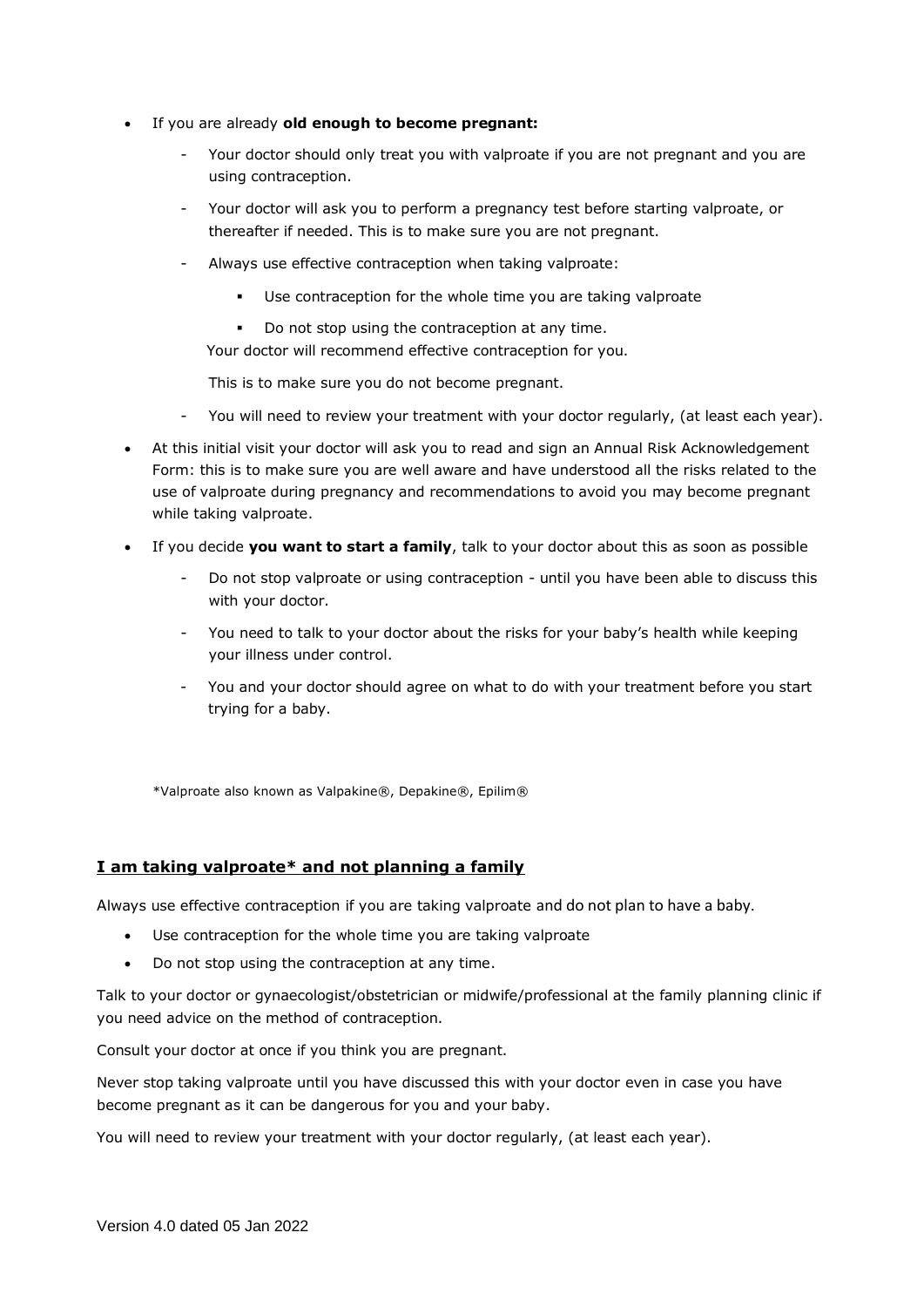During the annual visit your doctor will ask you to read and sign a Risk Acknowledgement Form: this is to make sure you are well aware and have understood all the risks related to the use of valproate during pregnancy and recommendations to avoid you may become pregnant while taking valproate.

\*Valproate also known as Valpakine®, Depakine®, Epilim®

## **I am taking valproate\* and planning a family**

### **If you are planning a baby, first talk to your doctor but:**

- **Keep taking valproate**
- **Keep using contraception until you have talked with your doctor.**

It is important that you do not become pregnant until you and your doctor have talked.

- Your doctor may need to change your medicine a long time before you become pregnant this is to make sure your illness is stable.
- You need to talk about what can be done to reduce the risks for your baby's health while keeping your illness under control.
- Ask your doctor about taking folic acid when planning to have a baby. Folic acid can lower the general risk of spina bifida and early miscarriage that exists with all pregnancies. However, it is unlikely that it will reduce the risk of birth defects associated with valproate use.

You will need to review your treatment with your doctor regularly, (at least each year).

During this visit your doctor will ask you to read and sign a Risk Acknowledgement Form: this is to make sure you are well aware and have understood all the risks and recommendations related to the use of valproate during pregnancy.

\*Valproate also known as Valpakine®, Depakine®, Epilim®

## **I am taking valproate\* and I have become pregnant**

If you think you may be pregnant:

**Do not stop taking valproate -** this is because your epilepsy or bipolar disorder may become worse.

**Talk promptly to your doctor.** This is so that you can talk about your options. Your doctor may tell that you may need to switch to another treatment and will explain how to make the transition from valproate to this new treatment.

The babies of mothers who take valproate during pregnancy are at a higher risk of:

- Birth defects and
- Physical and mental development problems of the child as it grows after birth.

These can both seriously affect your child's life.